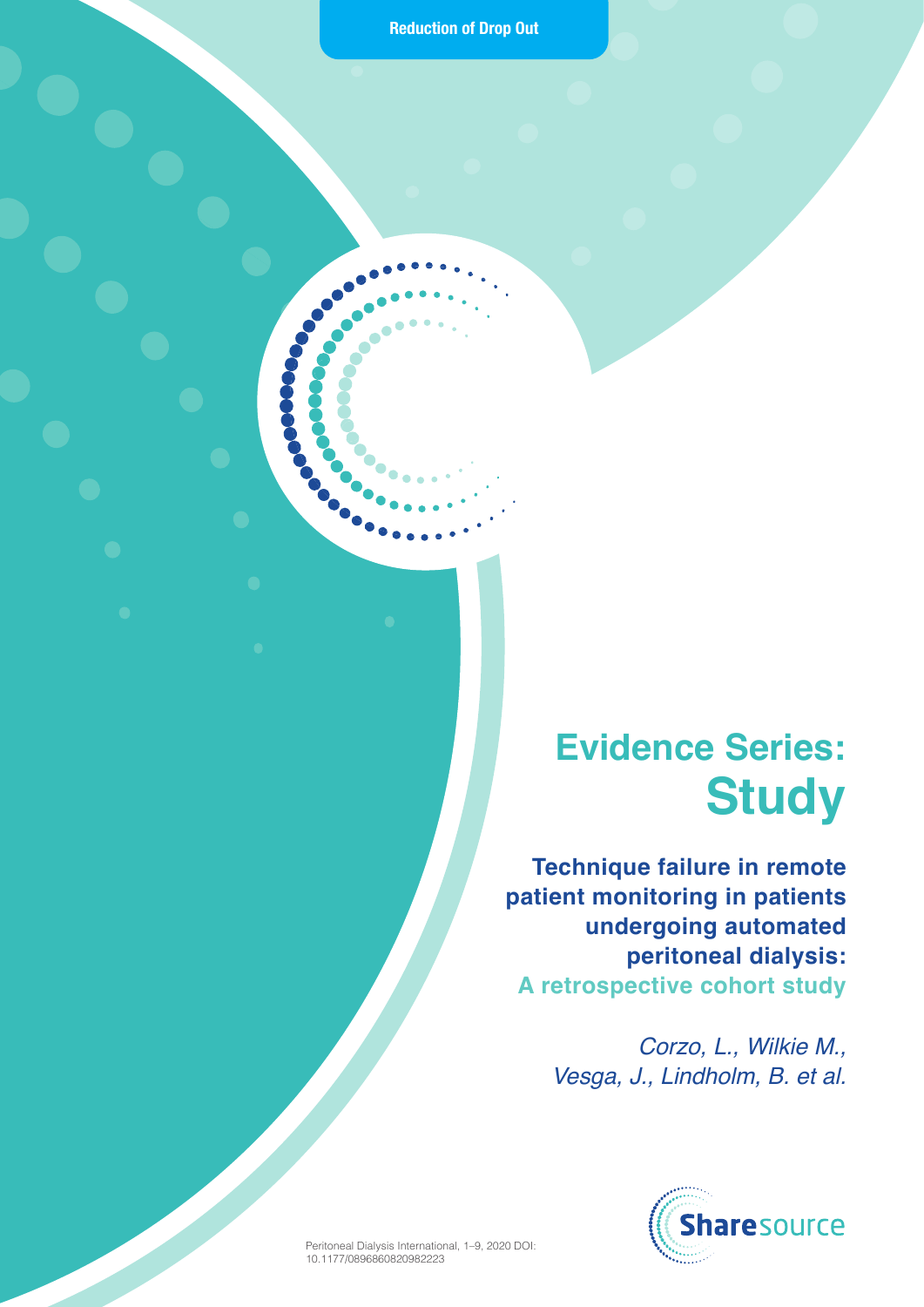Technique failure in remote patient monitoring in patients undergoing automated peritoneal dialysis: A retrospective cohort study

# **BACKGROUND**

ä

• Remote patient monitoring (RPM) programs in automated peritoneal dialysis (APD) allow clinical teams to be aware of many aspects and events of the therapy that occur in the home. This present study evaluated the association between RPM use and APD technique failure.



## **OBJECTIVES**

- To evaluate the influence of the RPM program versus no RPM on the technique failure in a cohort of prevalent patients treated by APD in Colombia.
- The underlying hypothesis is that the RPM program improves the outcome measured in this cohort.



## **ENDPOINTS**

Technique failure, defined as the switch to hemodialysis lasting for at least 30 days.



## **METHODS**

- A retrospective, multicenter, observational cohort study of 558 prevalent adult APD patients in Colombia
- Patients were divided into two cohorts based on the RPM use:
	- APD-RPM n=148 patients using the Homechoice Claria device with Sharesource connectivity
	- APD-without RPM n=410 patients using APD Homechoice without RPM

**Figure 1.** Patient flowchart in the study. The diagram shows the flow of patients in the study. Of the 576 originally recruited patients, 18 did not meet the eligibility criteria. One hundred forty-eight patients analyzed in APD-RPM; and 410 patients in APD without RPM. APD: automated peritoneal dialysis; RPM: remote patient monitoring.

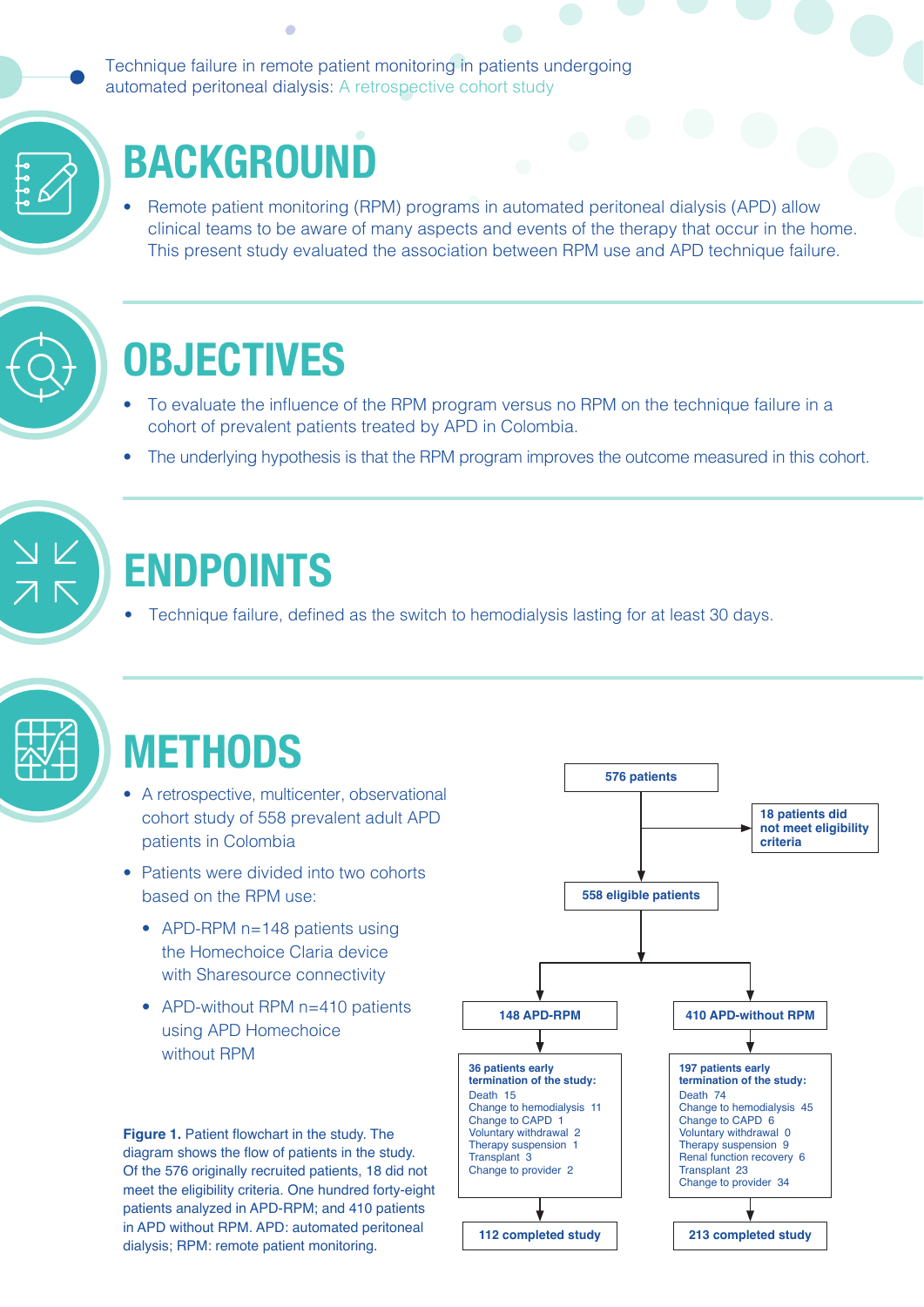### **Reduction of Drop Out**

- The APD-RPM program included an educational introduction for patients, families, caregivers and healthcare professionals to assure a good understanding of the new Homechoice Claria device including:
	- adjustment of care plan processes
	- training in the use of scales, digital blood pressure monitors
	- importance of bidirectional communication with dialysis nurses
	- retraining of nurses in:
		- PD adequacy
		- APD prescription
		- handling of Homechoice Claria and Sharesource
- A propensity score was used to create a pseudo-population with baseline covariates well balanced
- The association of RPM with technique failure was estimated adjusting for the competing events death and kidney transplant



## **IN A MATCHED 148 APD- +148** IN A MATCHED **148 APD- PATIENTS PATIENTS APD-WITHOUT-RPM**

• Technique failure was



- A lower technique failure rate was observed in APD-RPM cohort:
	- APD-RPM =  $0.08$  [0.05–0.15] episodes per patient-year
	- APD-without-RPM =  $0.18$  [0.12–0.26] episodes per patient-year
- Incidence rate ratio =  $0.45$ , confidence interval =  $95\%$ [0.22–0.91], p-value =  $0.03$

**Table 3.** Technique failure incidence for total and matched population.

| <b>Technique failure</b> | <b>Before matching</b> |                     | <b>PS-matched sample</b> |                     |
|--------------------------|------------------------|---------------------|--------------------------|---------------------|
|                          | <b>Treated</b>         | <b>Untreated</b>    | <b>Treated</b>           | <b>Untreated</b>    |
|                          | 11                     | 45                  |                          | 23                  |
|                          | 137                    | 499                 | 137                      | 131                 |
|                          | $0.08$ [0.05, 0.15]    | $0.09$ [0.07, 0.12] | $0.08$ [0.05, 0.15]      | $0.18$ [0.12, 0.26] |
|                          | $0.88$ [0.41, 1.74]    |                     | $0.45$ [0.22, 0.91]      |                     |
|                          | 0.65                   |                     | 0.03                     |                     |

**Treated: APD-RPM; untreated: APD-without-RPM; propensity score: CI: confidence interval; APD: automated peritoneal dialysis; RPM: remote patient monitoring.**

**\*Incidence rate ratio defined as APD-RPM/APD-without RPM.**